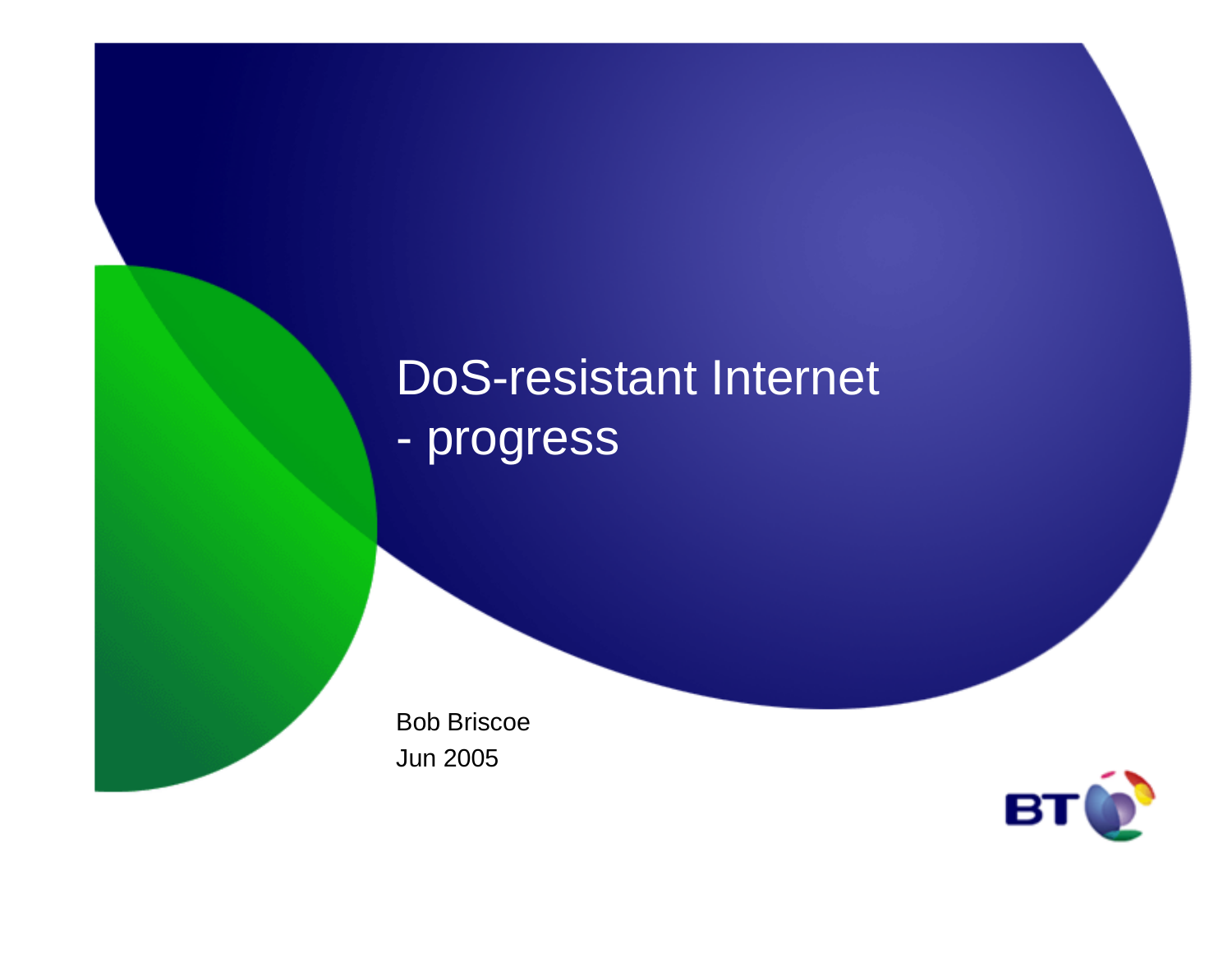# **BT** activity

- $\bullet$  Research
	- 2020 Communications Architecture project
		- $\bullet$ DoS-resistant Internet Architecture task
	- Network Security project
		- BGP security
		- $\bullet$ control plane separation
		- $\bullet$ intrusion detection systems
- Engineering
	- Network design
	- Second line support for operations
- •**Operations** 
	- Deployment and operation of attack mitigation technology

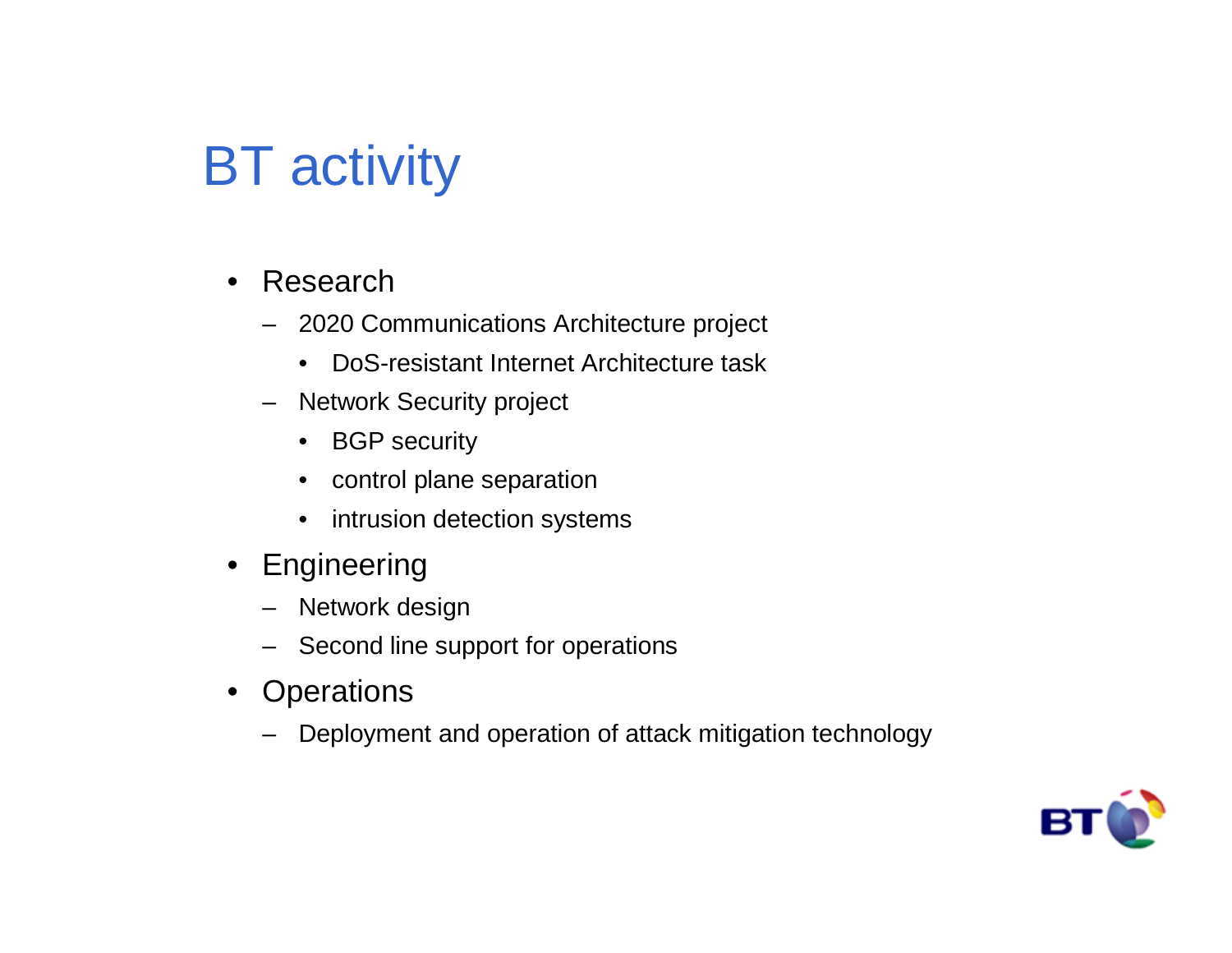#### DoS resistant Internet architectureBT 0506 deliverables

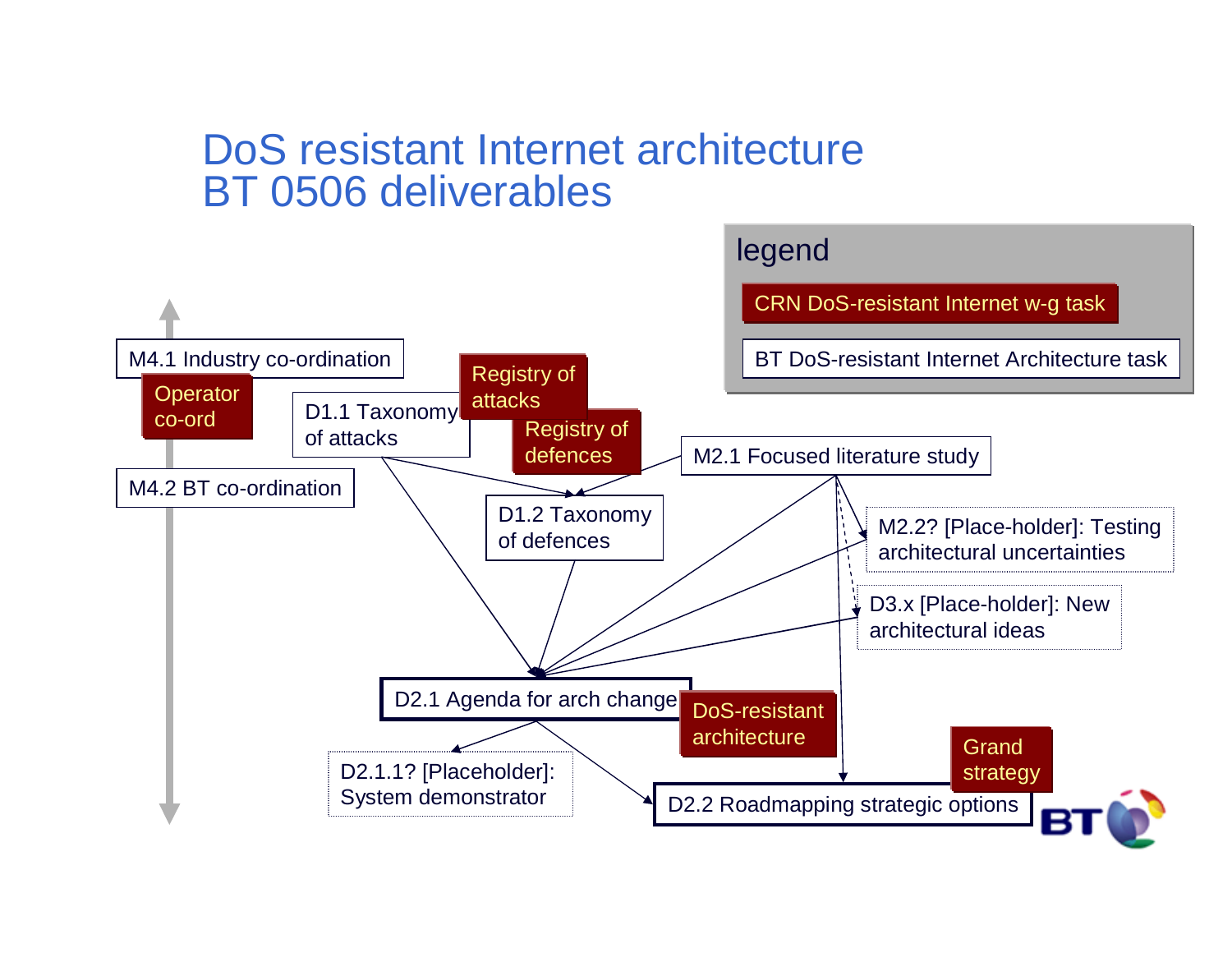# DoS-resistant Internet Architecture

- approach
	- cherry pick the ideas of others
	- sprinkle in a few ideas of our own
	- $\bullet$ stress-test
	- $\bullet$ propose a target architecture of complementary solutions
	- describe incremental deployment

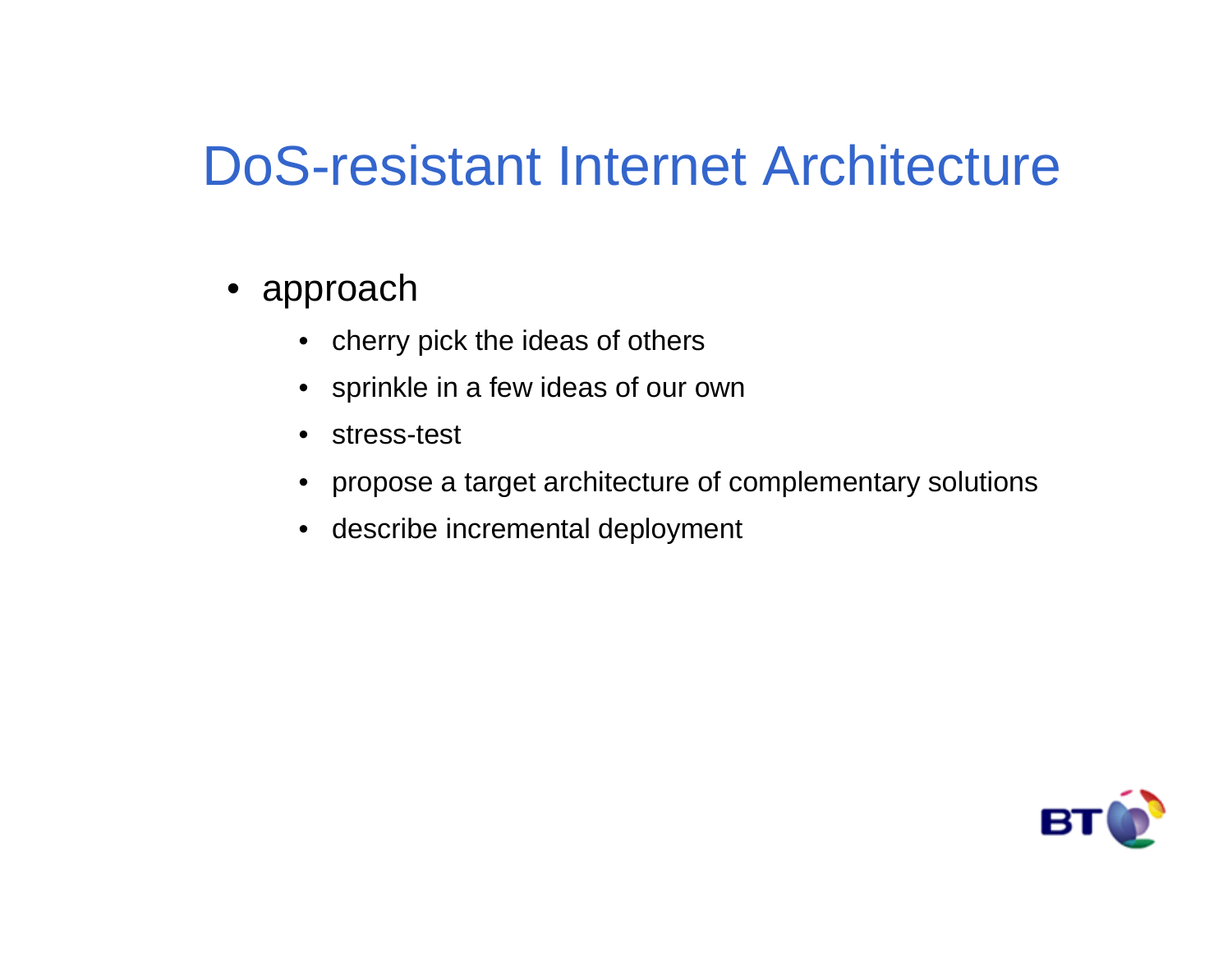### architectural component ideascandidate list

- $\bullet$  Symmetric paths, address separation, RPF checks, state set-up bit, nonce exchange, middlewalls
	- M Handley and A Greenhalgh "Steps towards a DoS-resistant Internet architecture" FDNA (2004)
- $\bullet$  Secure Internet Indirection Infrastructure
	- D Adkins et al "Towards a More Functional and Secure Network Infrastructure" UC Berkeley TR-CSD-03-1242 (2003)
- $\bullet$  Re-feedback
	- B Briscoe et al "Policing Congestion Response in an Internetwork using Re-•feedback" SIGCOMM (2005)
- $\bullet$  Receiver-driven Capabilities
	- X Yang et al, "DoS-limiting Internet architecture" SIGCOMM (2005) $\bullet$
- $\bullet$  tactical approaches
	- ingress filtering, filter pushback...

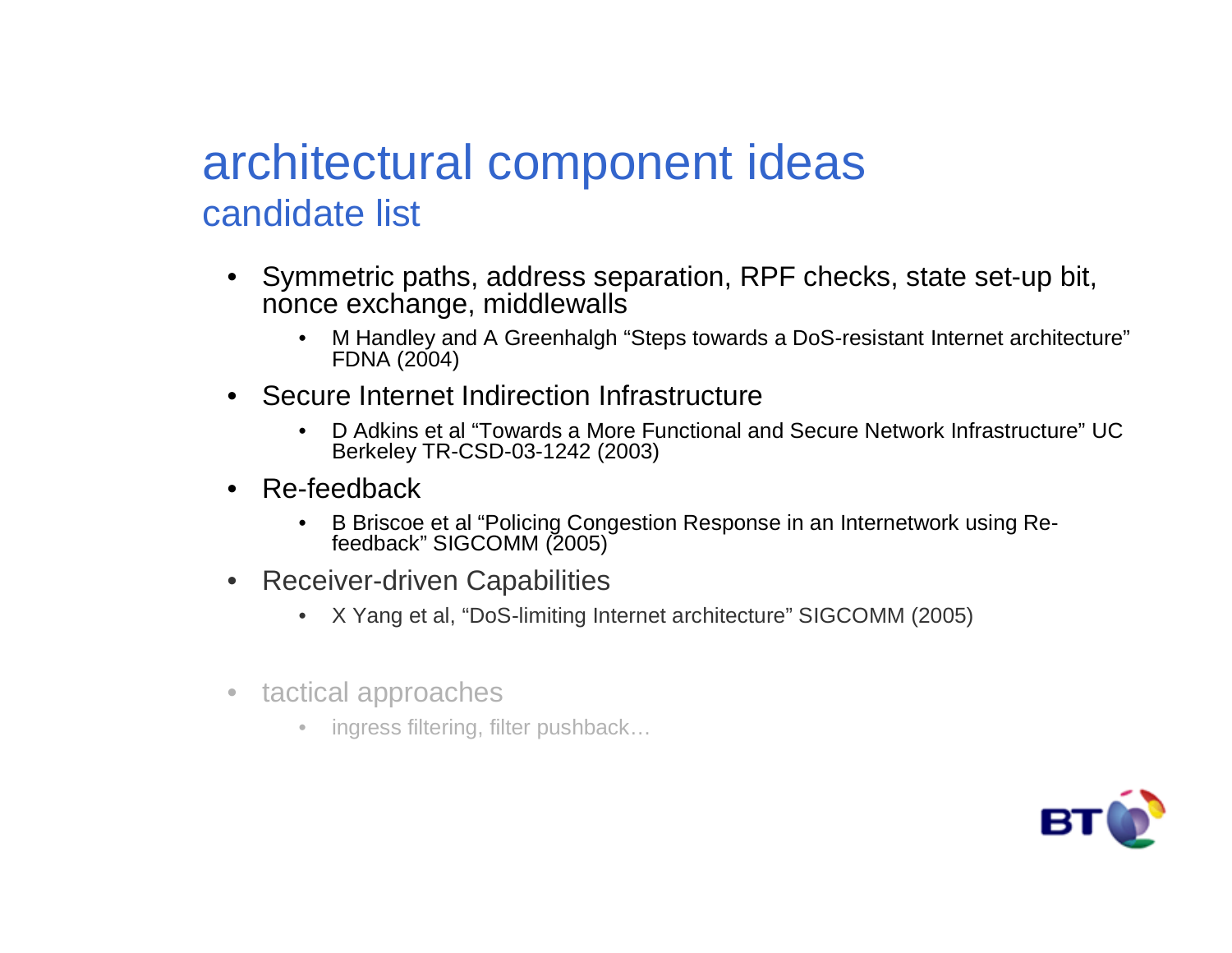# symmetric paths

- powerful approach
- loss of Internet flexibility acknowledged
- extended to preserve data in flight during reroutes
- stress-testing with authors
	- big question: would it significantly reduce worm attacks?

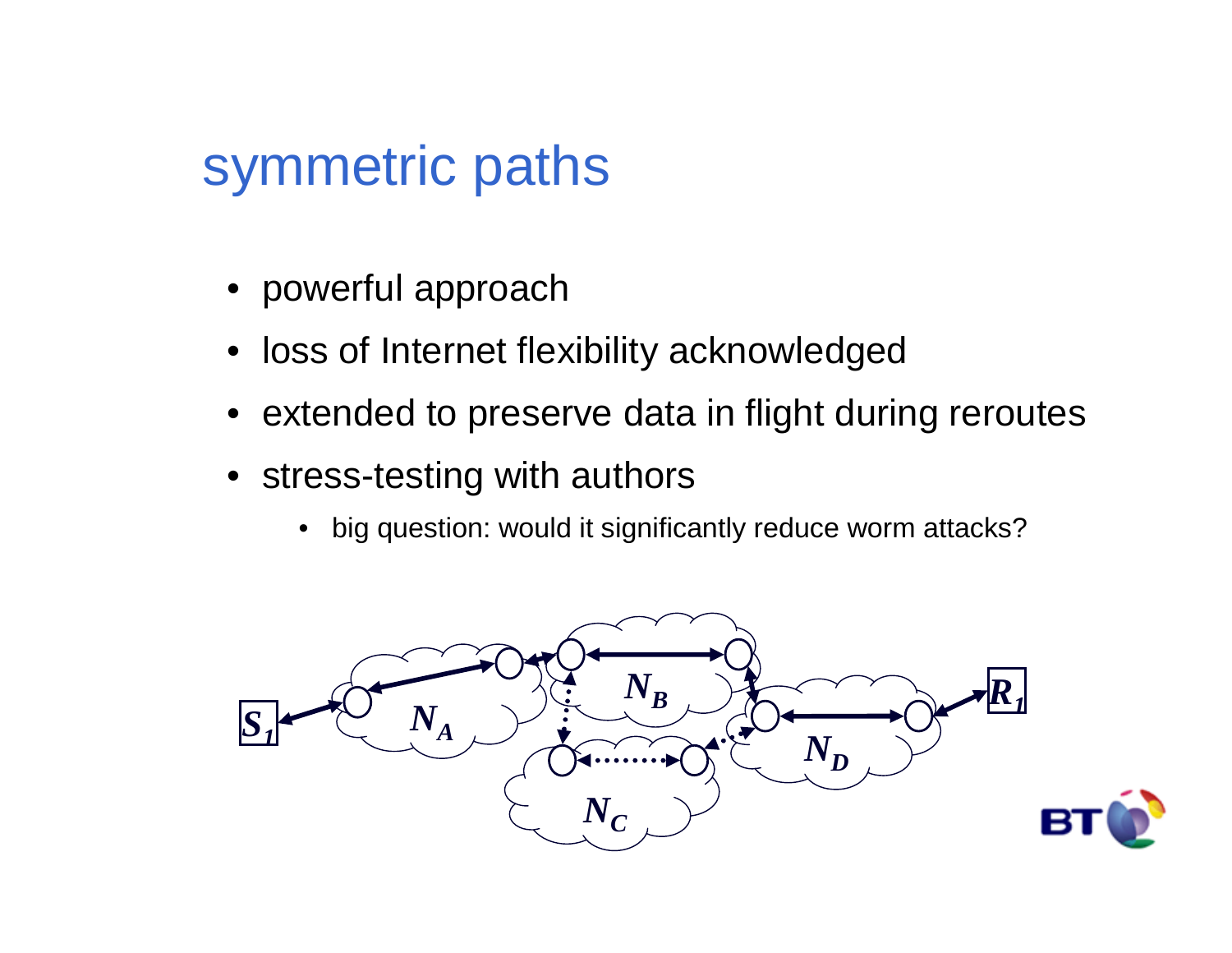### Secure Internet Indirection Infrastructure Secure i<sup>3</sup>

- • rough analogy: receiver-driven multicast
	- receiver creates channel (trigger) in infrastructure
	- senders send to channel
- unlike IP multicast, overlay infrastructure (Chord)
	- highly redundant
- essentially, allow more, less efficient routes
	- •choice of routes under receiver control
	- if some routes used for attack, drop them
	- efficient route could be norm, then less efficient routes when under attack•
- $\bullet$  inherent weakness for servers: must advertise triggers
	- so attackers on dropped triggers just re-start
	- authors offer some mitigation

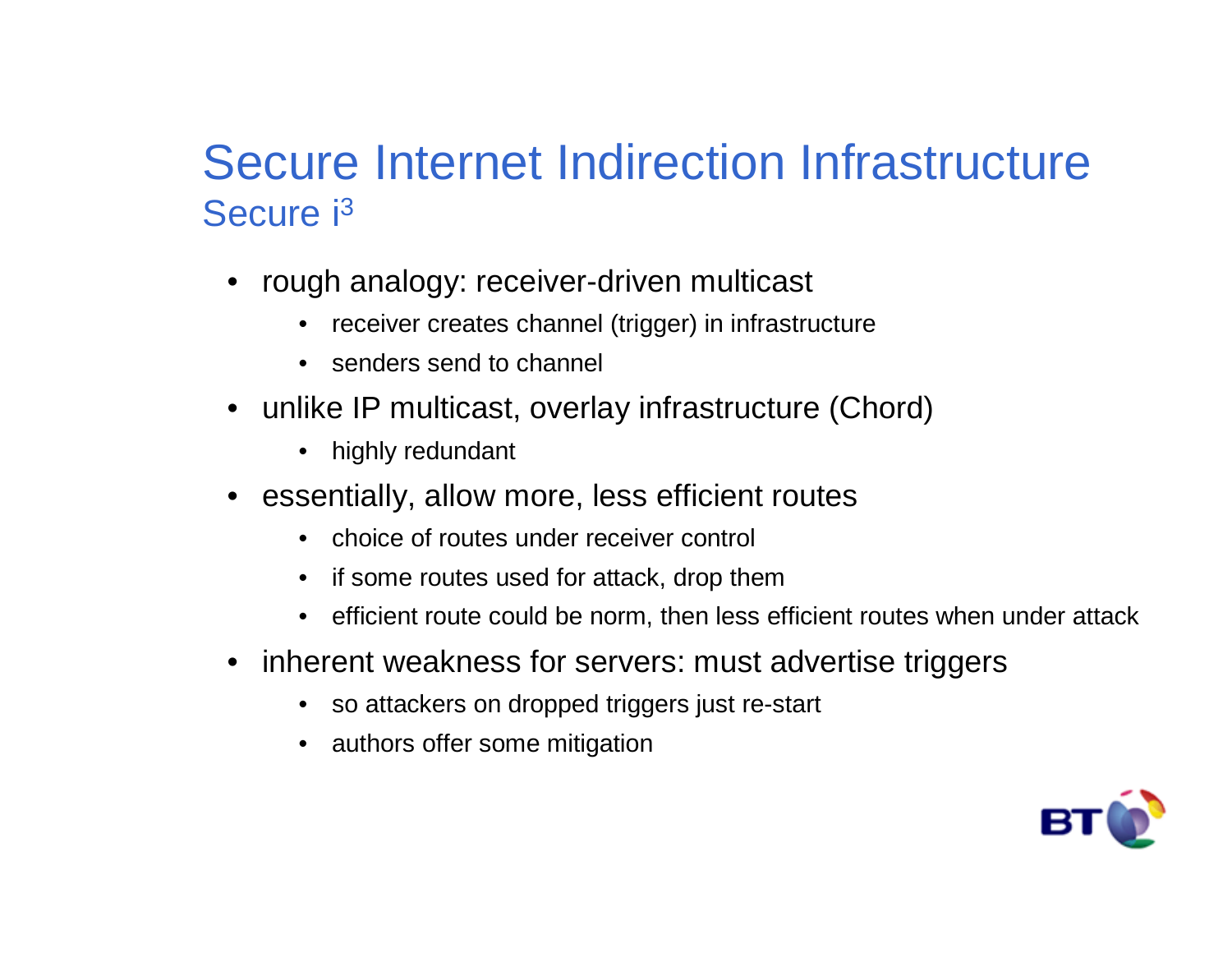### re-feedback incentive architecture

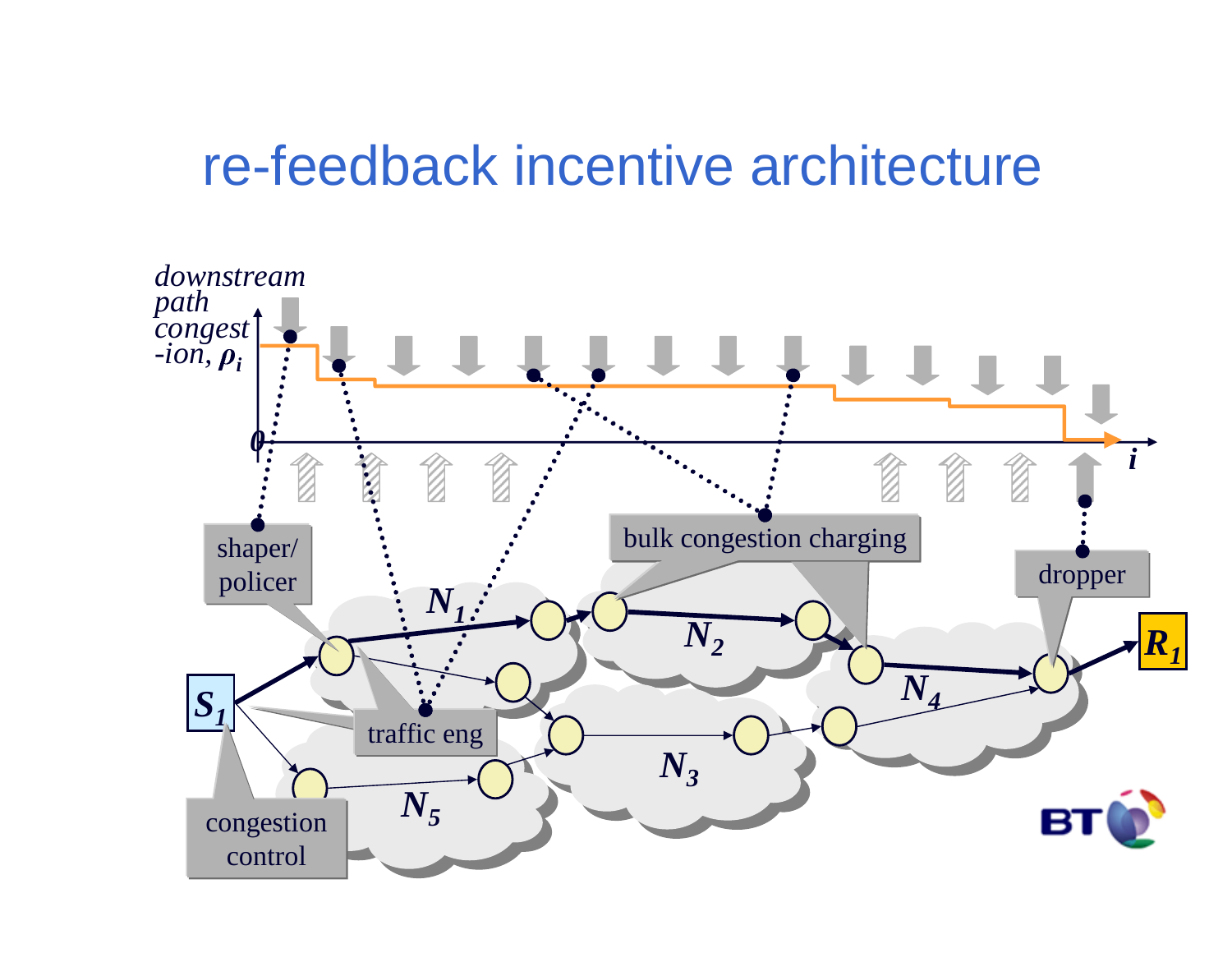### receiver-driven capabilities

- yet to fully analyse (only just published)
- • sent traffic picks up time-bounded tags
	- tags from each network (router)
	- and byte permission from destination
	- collectively termed a capability
- •routers store tags
- •subsequent traffic authorised using capability
- $\bullet$  detail devils
	- $\bullet$ bootstrapping
	- •bounded router state
	- $\bullet$ incremental deployment

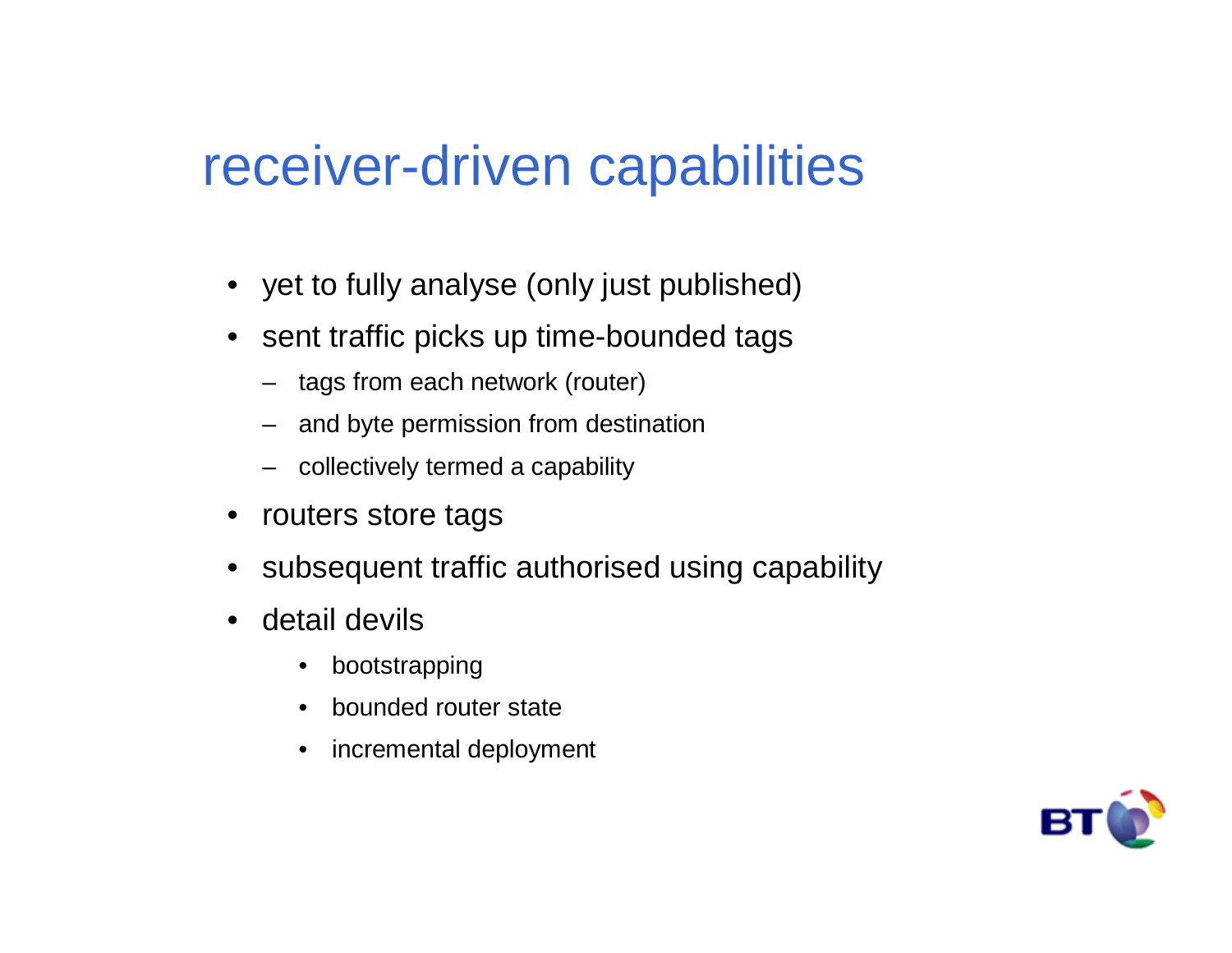# Grand Strategy: some questions

- $\bullet$  if upstream network doesn't filter/throttle
	- – once attackers identified, what do we do?
		- continue to add more and more filters at borders?•
		- •disconnect their network?
		- $\bullet$ throttle their network?
		- sue them (under what law tort, criminal)?•
- $\bullet$  can the network help identify persistent attackers?
	- $\bullet$ unenforceable due to numerous weak legal systems?
	- pair-wise network agreements, or source identification? $\bullet$
- $\bullet$  inter-domain charging
	- – congestion-based
		- would it slowly mitigate persistent attacks?•
	- filter-based
		- would it encourage push-back?
- $\bullet$  incremental deployment
	- •new, clean Internet?
	- gradually clean up the one we've got•

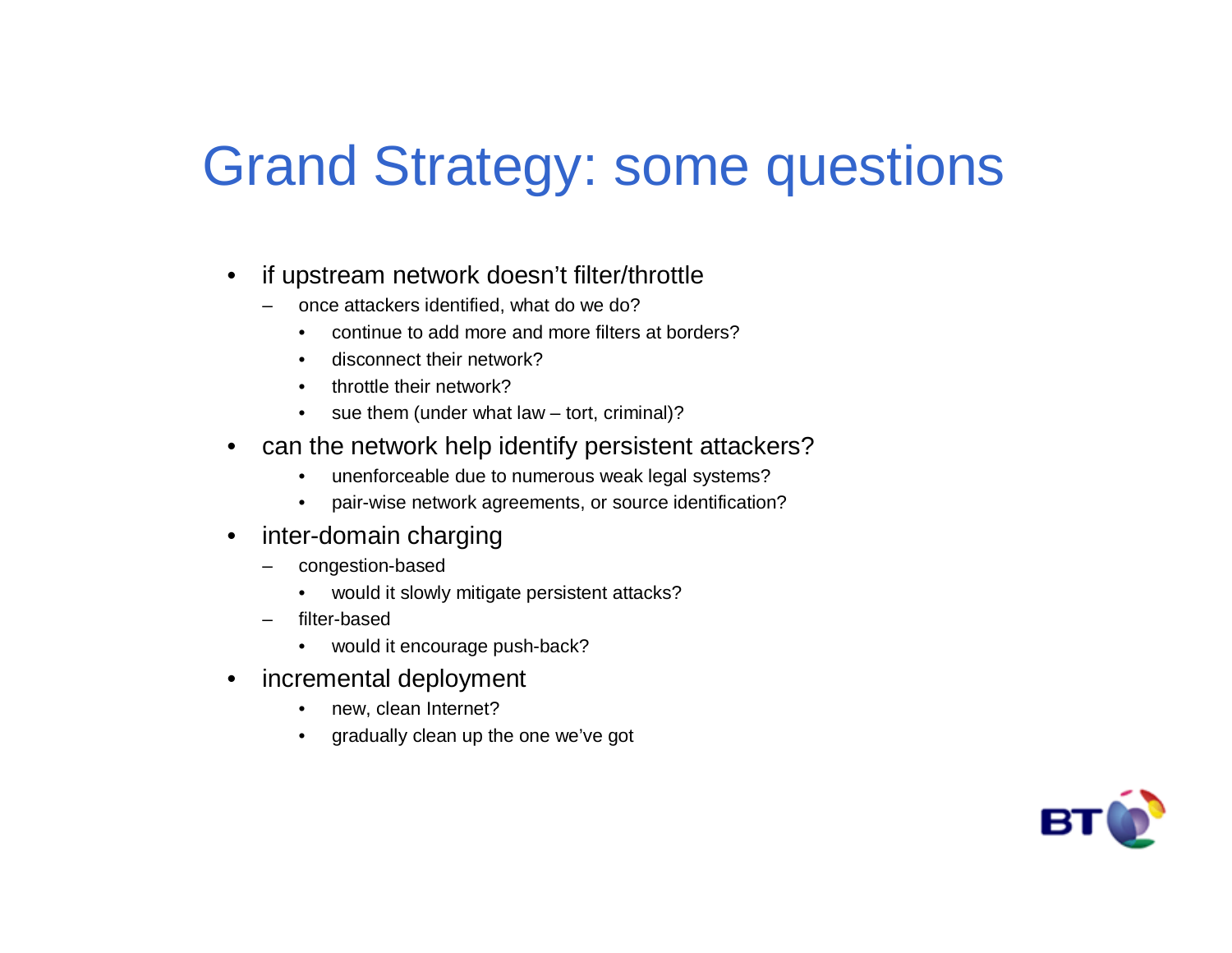## in summary

- multiple answers, defence in depth
	- pair-wise network agreements AND source identification
- complementary approaches
	- $\bullet$ identify attackers (networks) by address
	- $\bullet$ routers filter traffic from identified attacks/attackers
	- $\bullet$ inter-domain charge to congestion-causing networks
	- police congestion-causing traffic